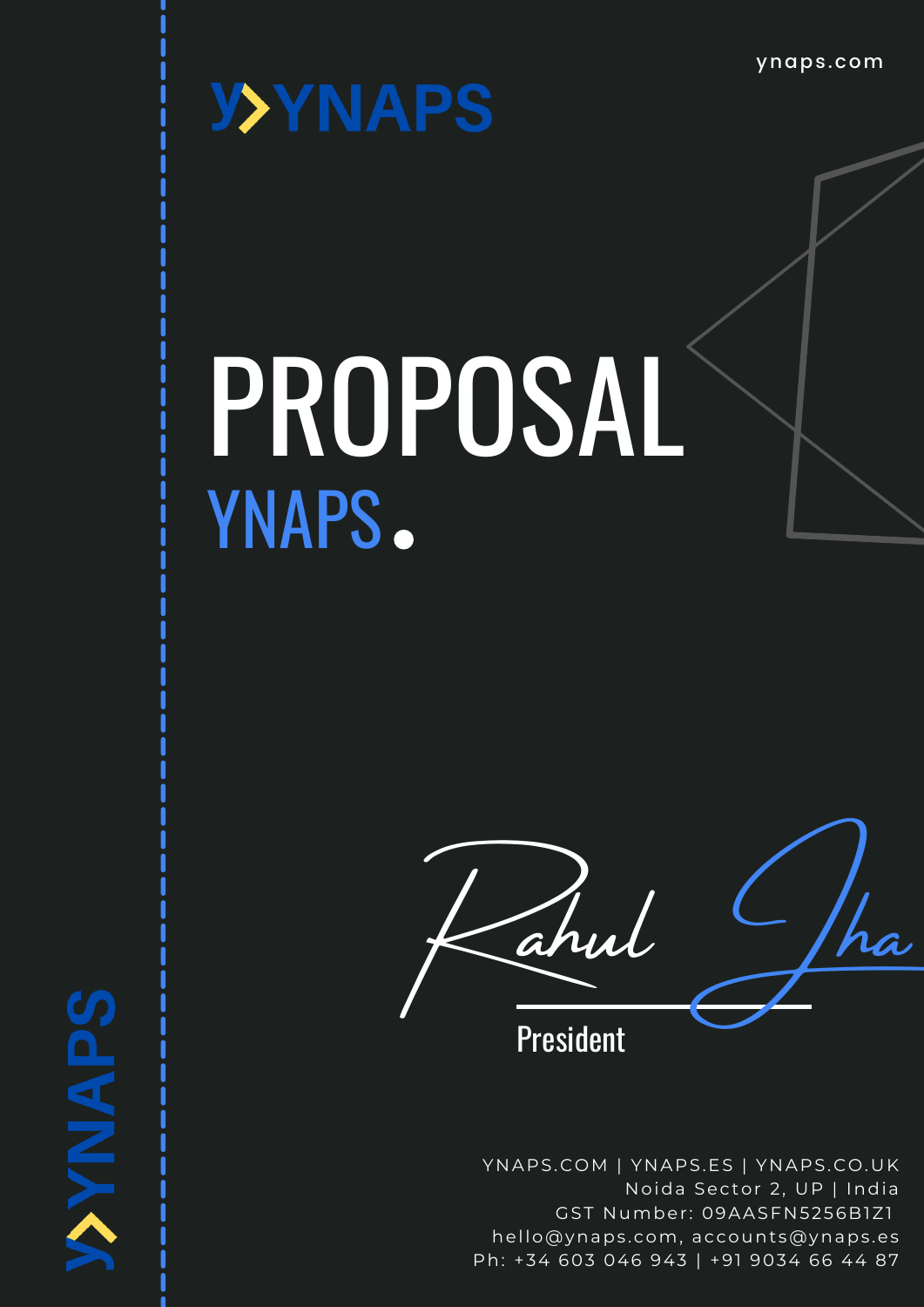# OUR PORTFOLIO!

### THESE ARE SOME OF OUR RECENT JOBS

ecom - [https://modeminimal.in](https://modeminimal.in/) Startup ecom - [http://ngf132.com](http://ngf132.com/) Spanish ecom - <https://shop.boldini.es/collections> ecom - [https://nitasfashions.com](https://nitasfashions.com/) Affiliate - [https://courslyst.com](https://courslyst.com/) Educational ecom - [https://educogs.com](https://educogs.com/) Location based service - [https://askmecity.com](https://askmecity.com/) ISO Service - [https://www.osscertification.com](https://www.osscertification.com/) Medical + ecom [https://niramayasoul.com](https://niramayasoul.com/) Bitcoin / Crypto ecom [https://bitopup.com](https://bitopup.com/) London based interior decor: [https://www.edgelondon.eco](https://www.edgelondon.eco/)

CA Firm [https://namoadvisors.com](https://namoadvisors.com/) African Writer Agency [https://zoeywriters.com](https://zoeywriters.com/)

Bihar News and Blog [https://thenewslook.com](https://thenewslook.com/) Life blog: [https://aanchalakashkhare.com](https://aanchalakashkhare.com/) International Manufacturers [https://aabhiaachi.com](https://aabhiaachi.com/)

⭐⭐⭐⭐⭐ 5 Star rated 2k+ installs - Android APP: [https://play.google.com/store/apps/details?](https://play.google.com/store/apps/details?id=com.myapp.ngf132) id=com.myapp.ngf132 IOS APP <https://apps.apple.com/in/app/ngf132/id1562510071>

Worked for Indian government as well | Affordable pricing @ Best Quality.

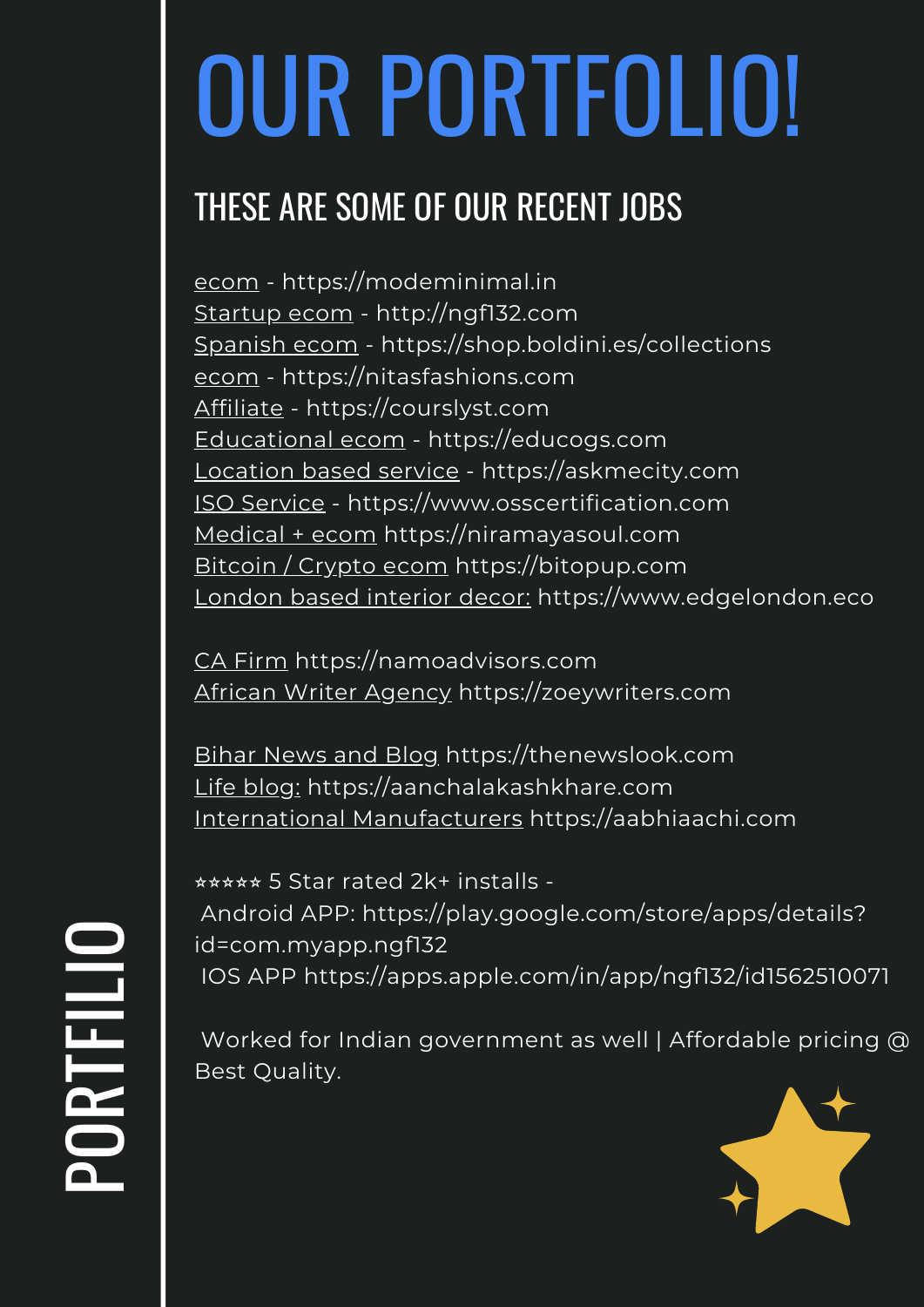

We are a team of 12 experienced developers working for clients around the world.

We have been developing technology since 2010. We work on all technology.

We make Quality tech at affordable prices.





YNAPS.com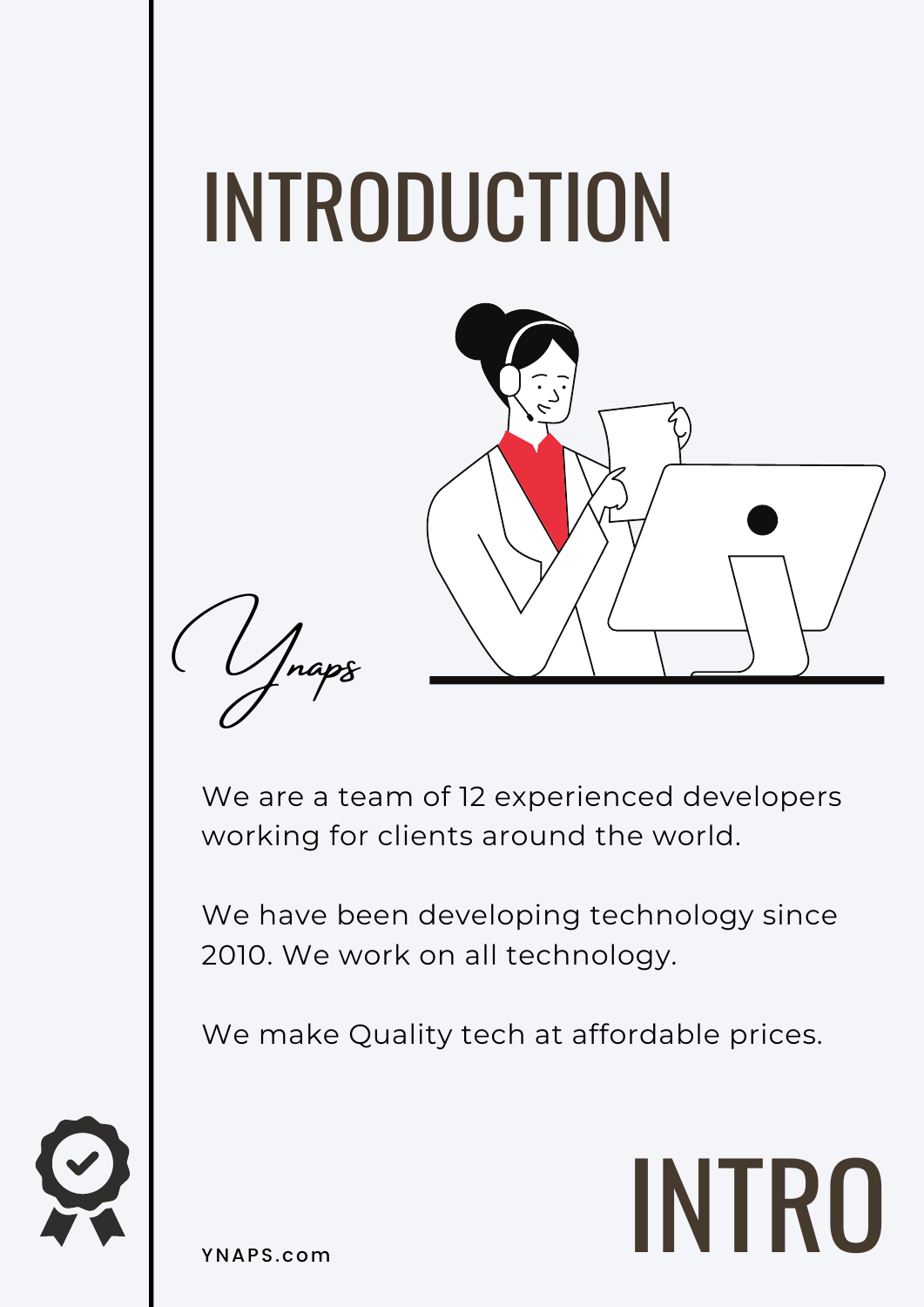

Our team members are located around the world, we collaborate on remote and get our clients the best, they deserve.

All the team members are specialised in specific fields.

We have UI/UX developers, Strong backend and ethical hackers to get the project secure and look great.

**Rahul Jha** Founder and President

**Akanksha** Billing

Sara

 $\blacksquare$ 

H

E

T

E

A

 $\geq$ 

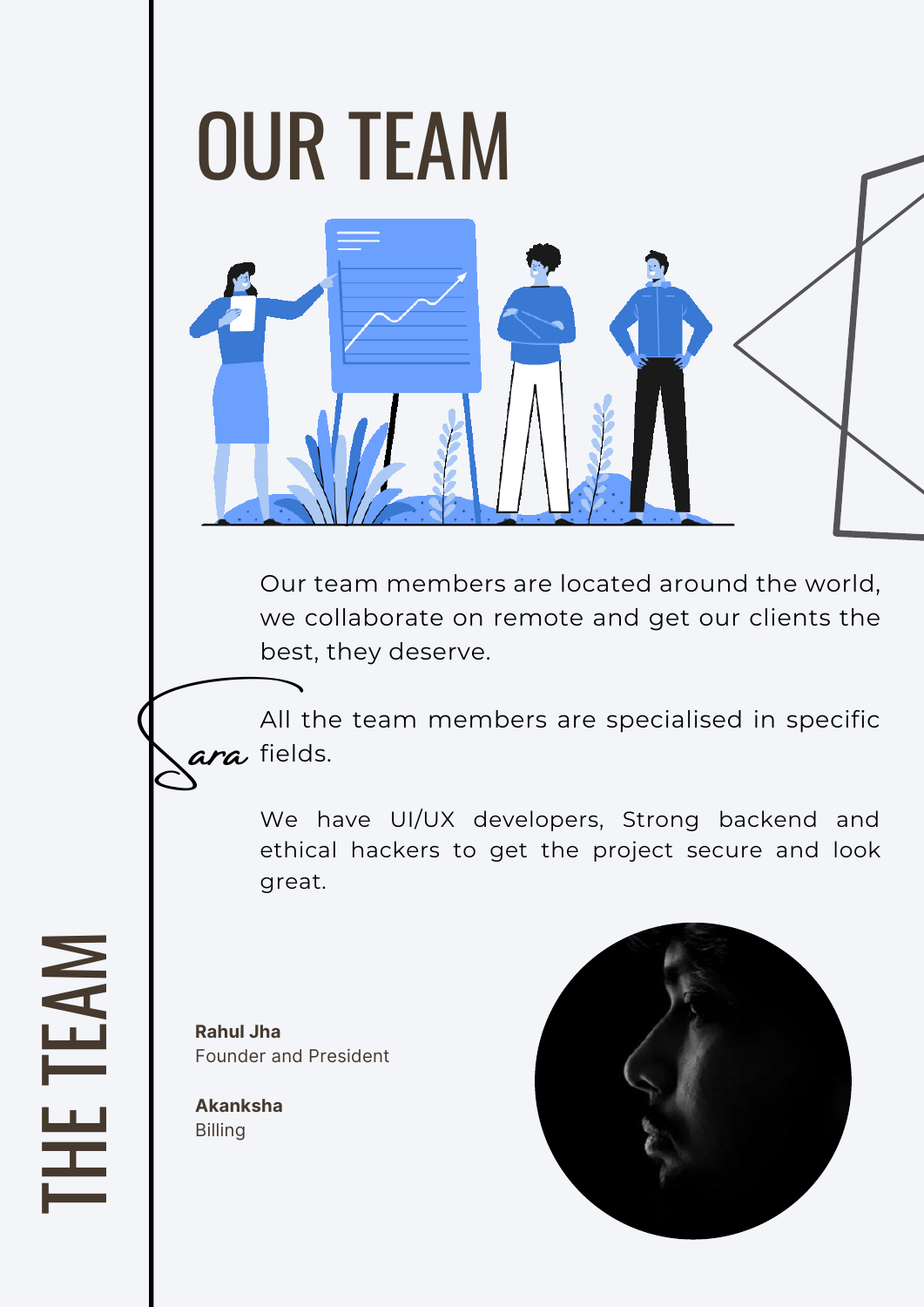

#### Warranty

we will provide you warranty and support for 1 year for any delivered services, after 1 year you can renew the same with AMC mentioned above.

#### AMC (optional)

If you require more assistance after 12 months of project completion, the cost would be 7k per year for handling and maintaining the website and keeping things up. (This only includes maintaining the current services and keeping them working)

Rahul

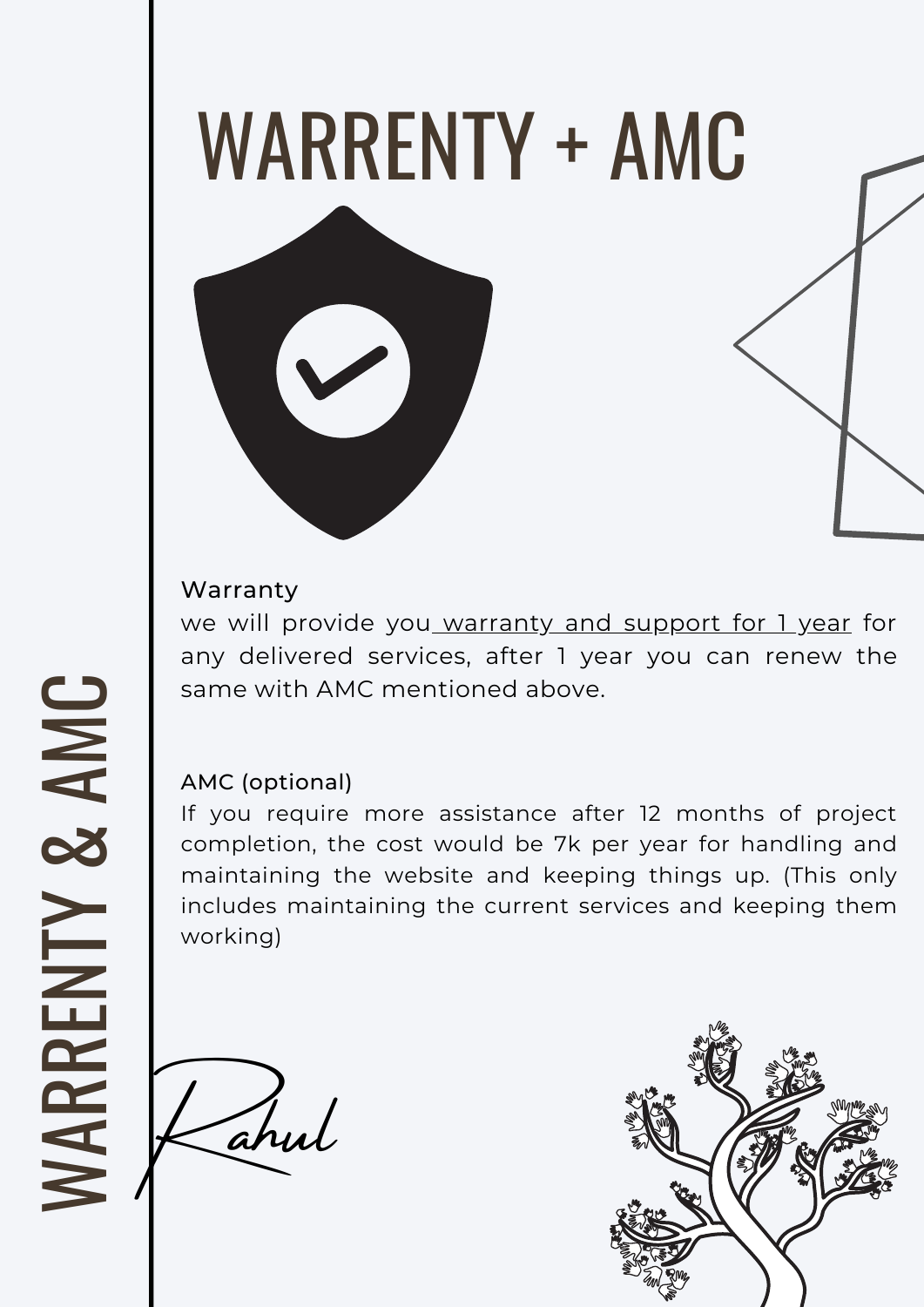

#### Technology

The project would be built on PHP CI, MySQL, Bootstrap, WP and JS. We will also be using another related tech where needed.

#### **Privacy**

All of our discussions will be confidential between YNAPS and your company. Any change will be done after written consents from you.

#### Terms

All the license, approvals from any 3rd party company has to be taken by you or your company. While working with YNAPS you are required to follow the YNAPS terms while contacting the developer or sharing updates in project.

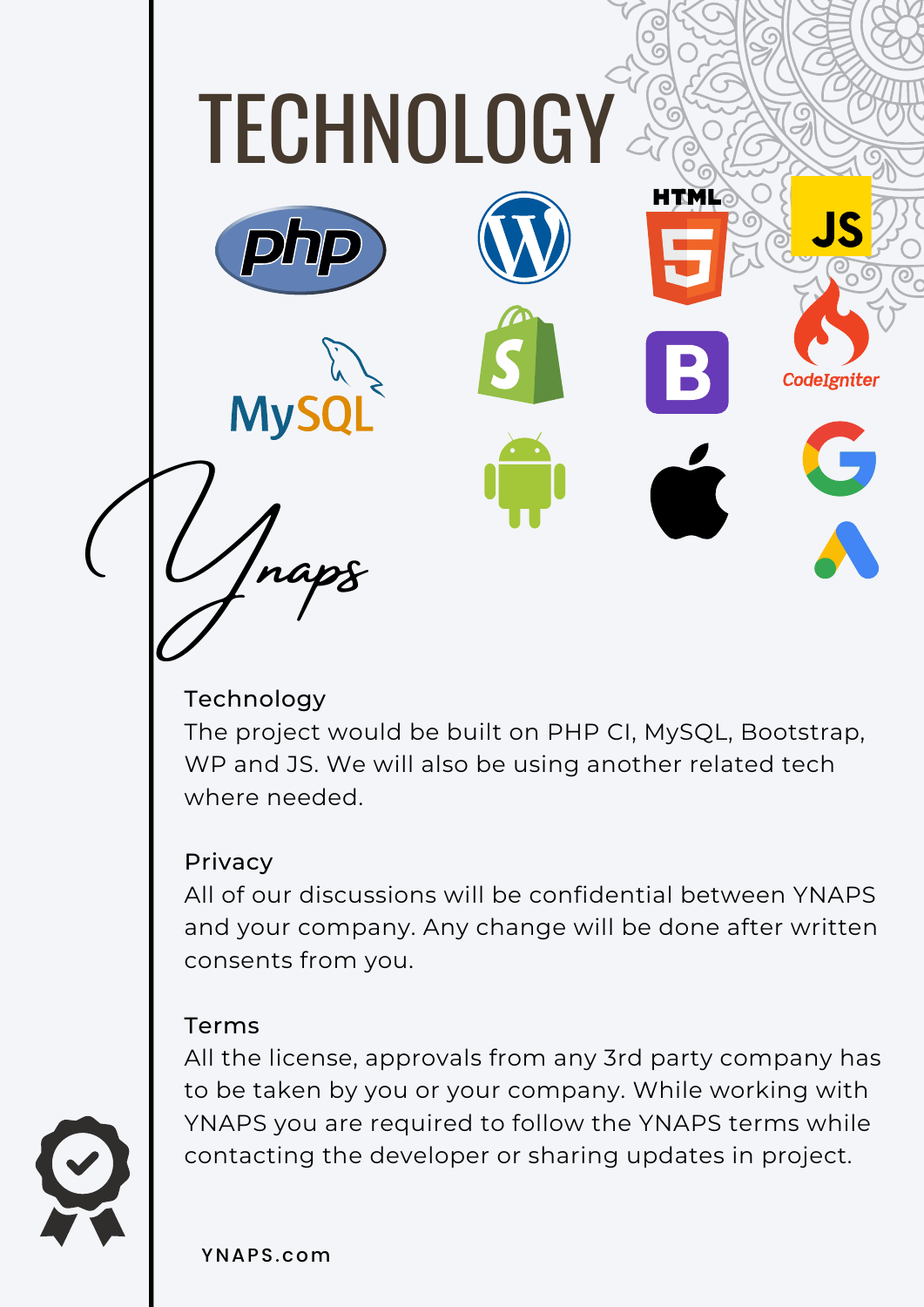## YNAPS SPECIAL

#### Complimentary Services include

1.Project Service Guarantee 1 year 2.30 days support for project 3.Google Map and Email APIs integrations 4.On-Page SEO and Copy Rights free images 5.WhatsApp and live chat integration 6.Social media integrations

#### APIs:

·Email API integrations\*

·Google Maps and location

·Share using WhatsApp and other social shares

·Live chat from customers to web admin

#### Features:

·Special YNAPS Admin where you can manage users, quotes, contents, settings, images and other related services of the website.

·The website will be responsive to mobiles, tablets and big screens

·Secure from DDOS, DOS, MySQL, XSS stacks.

·MD5 and SHA1 Encrypted details on server

·Royalty free contents and images.

#### **SEO Optimizations**

·All the URLs will be SEO optimized (getting in google will be easy) ·Fast loading and response time ·All the images, title and other assets will be optimized for better SEO and Digital marketing.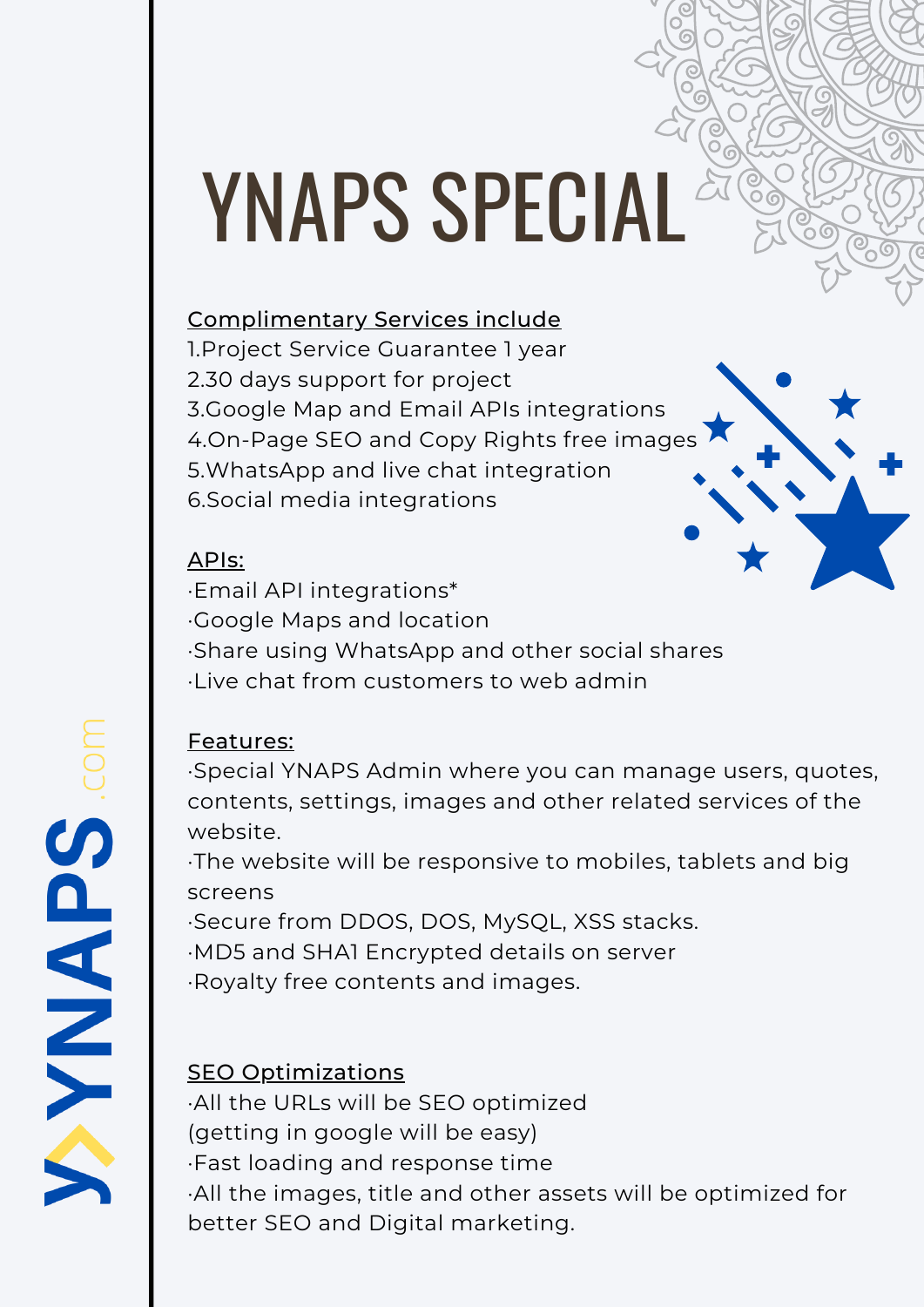

## PAYMENT PLAN

#### Mode

We accept all digital payment modes including crypto.

#### Payment can be made in 3 parts

(25% Advance,

- 50% after admin, front end, profiling, email API,setup. And Rest when we make the project live.)

Akanksha

 $\mathbf{\Omega}_{-}$ A $\blacktriangleright$  $\geq$ EZ  $\overline{\phantom{0}}$  $\mathcal{S}$  All the payments have to be made in favor of YNAPS in below account

Name: YNAPS A/c: 41460 55001 32 IFSC: ICIC0004146 (Please do add 18% GST on all the invoices) Paypal: accounts@ynaps.es UPI: ynaps@icicibank / 9034 6644 87 Credit card <https://paytm.me/r-VdkHH>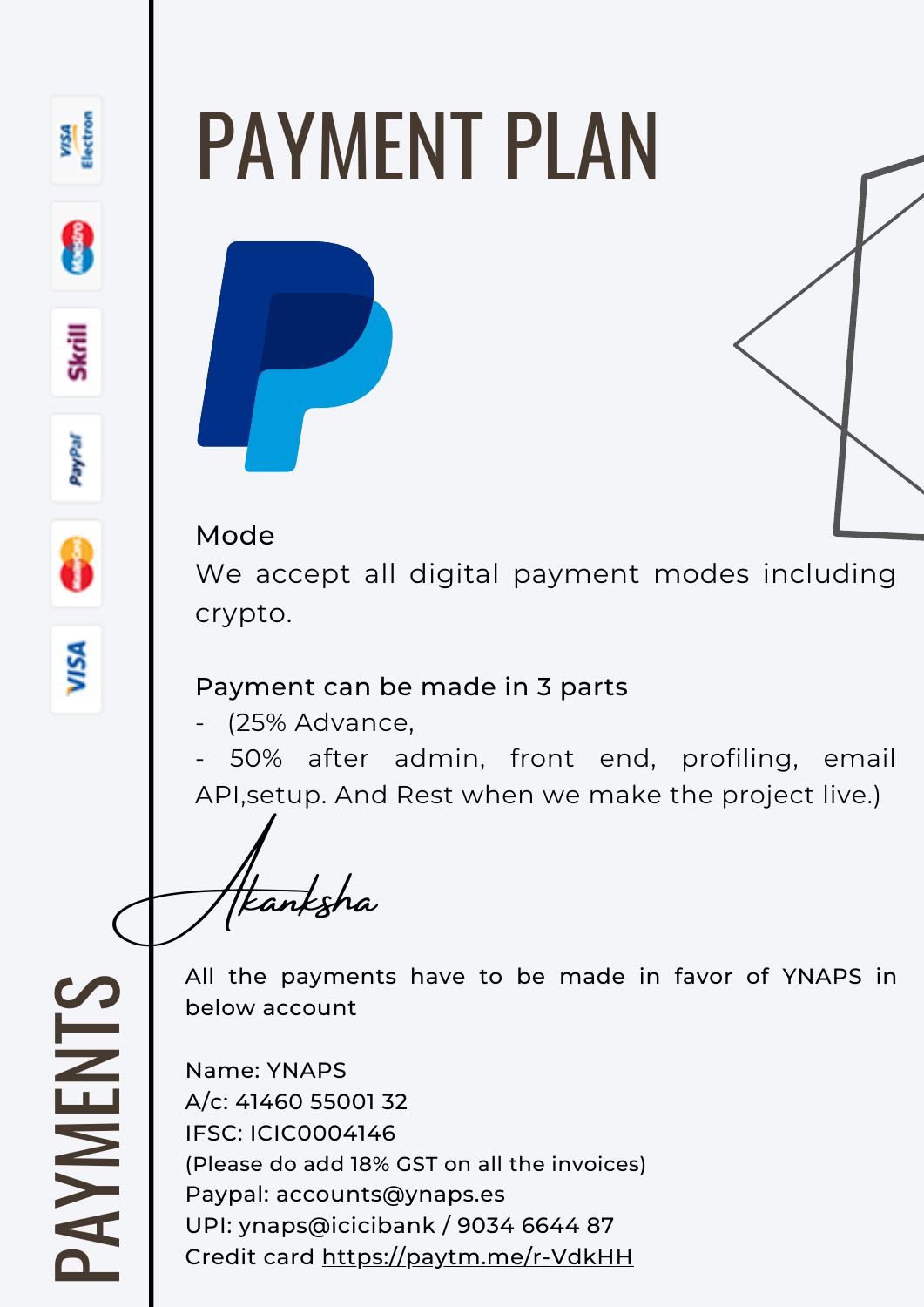# WHAT WE DO? Creative

## WEBSITES + APPS +CRM

We make all types of websites and APPs we have been doing this for 10 years. We have worked for brands like sleepwell, Suzuki, Honda, Boldini, Izenica. We have also worked for Delhi Government.

## GRAPHICS

We also make logo, banners, visiting cards, social media graphics and digital prints.

TRY US AND YOU WILL LOVE THE EXPERIENCE.